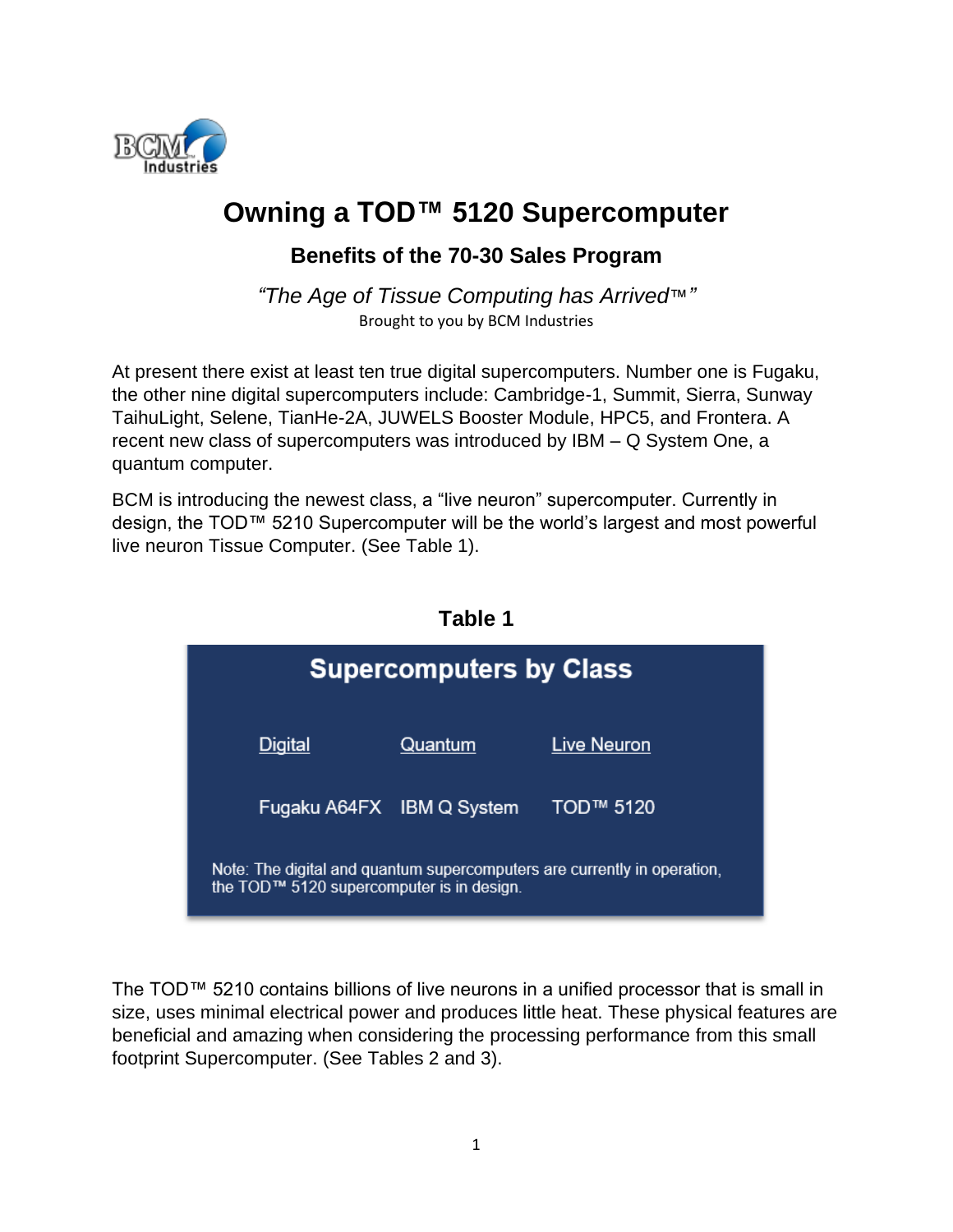| <b>Comparing Processing Energy and Physical Size</b> |                                                |                               |
|------------------------------------------------------|------------------------------------------------|-------------------------------|
| Subject [1]                                          | TOD <sup>™</sup> Tissue Computer<br>Model 5120 | Supercomputer<br>Fugaku A64FX |
| <b>Power Consumption</b>                             | 3.2 Kilowatts                                  | 26.2 Megawatts                |
| Floor Footprint [2]                                  | 960 sq. ft                                     | Massive                       |

Because the TOD™ processing core uses customized, tissue disk (TC Disk) and tissue cord (TC Cord) networked arrays of live neurons, the TOD™ 5210 can deliver blinding processing speeds and throughput, massive data storage capacity, and lightning-fast data transfers.

At a total neuron population of 5 billion, this natural processing solution can perform many complex processing tasks at least 1,000 times faster than a classical digital computer. If a digital computer requires 1,000 seconds (16.7 minutes) to complete a complex processing task, TOD™ can complete it in ONE second. The complete processing task is done by the time one clicks on start or hits an enter key. (See Table 4).

More importantly the TOD™ delivered, live neuron processing provides, real-time, Adaptive Learning (AL) and continually expanding Application Knowledge (AK) capabilities. This is performed in either user controlled partitioned, or full 5120 consolidated TC Disks array configurations. (See Table 5).

To bring live neural supercomputing to data centers and laboratories of commercial enterprises, universities, and government agencies, for a limited time, BCM is offering a special 70-30 Program. Under this Program, the normal price of \$160 million for a TOD™ 5210 Supercomputer is reduced to only \$64 million.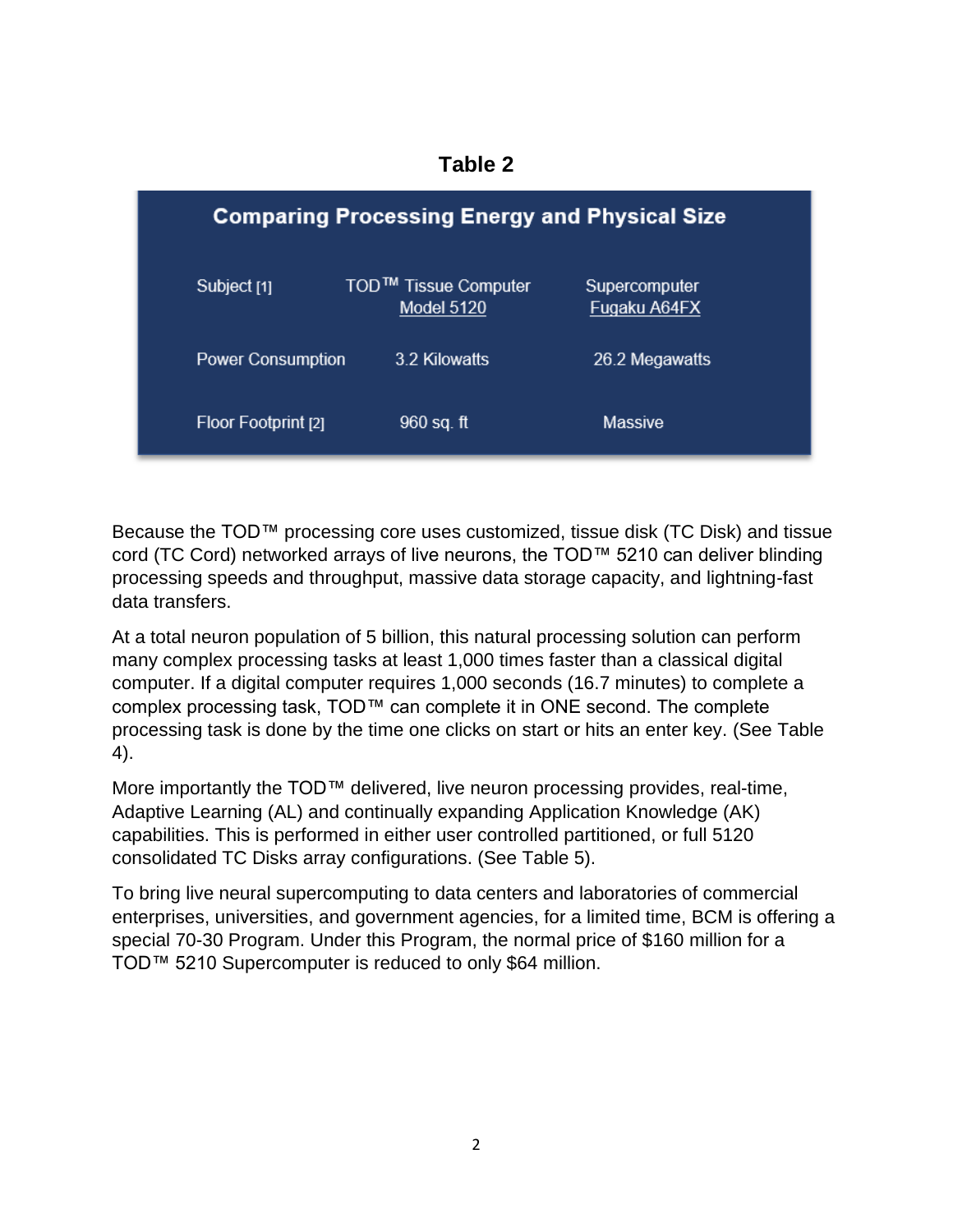# **Table 3**

| <b>Comparing Supercomputer Processing,</b><br>Data Transfer, and Storage Capabilities |                                                       |                                        |  |
|---------------------------------------------------------------------------------------|-------------------------------------------------------|----------------------------------------|--|
| Subject [1]                                                                           | TOD <sup>™</sup> Tissue Computer<br><b>Model 5120</b> | Supercomputer<br>TianHe-2              |  |
| <b>Processing Tasks</b>                                                               |                                                       |                                        |  |
| <b>System Core</b>                                                                    | <b>Live Neurons</b>                                   | <b>Silicon Chips</b>                   |  |
| Data Transfers                                                                        |                                                       |                                        |  |
| <b>Internal Array</b>                                                                 | Live Neuron<br><b>Populated Cord</b>                  | Motherboard                            |  |
| Cabinet to Cabinet                                                                    | <b>Live Neurons</b><br>Populated Cord                 | Fiber/cable                            |  |
| Sourced Data [2]                                                                      |                                                       |                                        |  |
| Real-time Sensors                                                                     | Direct Input to<br><b>Live Neurons</b>                | Convert Data to<br><b>Digital Form</b> |  |
| Image Data                                                                            | Direct Input to<br><b>Live Neurons</b>                | Convert Data to<br><b>Digital Form</b> |  |
| Digital Data                                                                          | Direct Accept by<br><b>Live Neurons</b>               | <b>Direct Digital</b><br>Data Accepted |  |
| Data Storage Capabilities                                                             |                                                       |                                        |  |
| Non-Digital<br>Sensor Data                                                            | Direct Input to<br><b>Live Neurons</b>                | Convert Data to<br>Digital Form        |  |
| Digital Data                                                                          | Direct Accept by<br><b>Live Neurons</b>               | <b>Direct Digital</b><br>Data Accepted |  |

Notes: [1] This data is provided by the University of Tennessee, Knoxville, Oak Ridge National Laboratory for the TianHe-2, and by BCM for the TOD™ Model 5120, which is pro forma.

[2] TOD™ will support immediate acceptance and flash processing of massive volumes of raw, direct sourced, sensor data in at least these formats: optical, audio, video, RF, inferred, thermal, sonic, and seismic.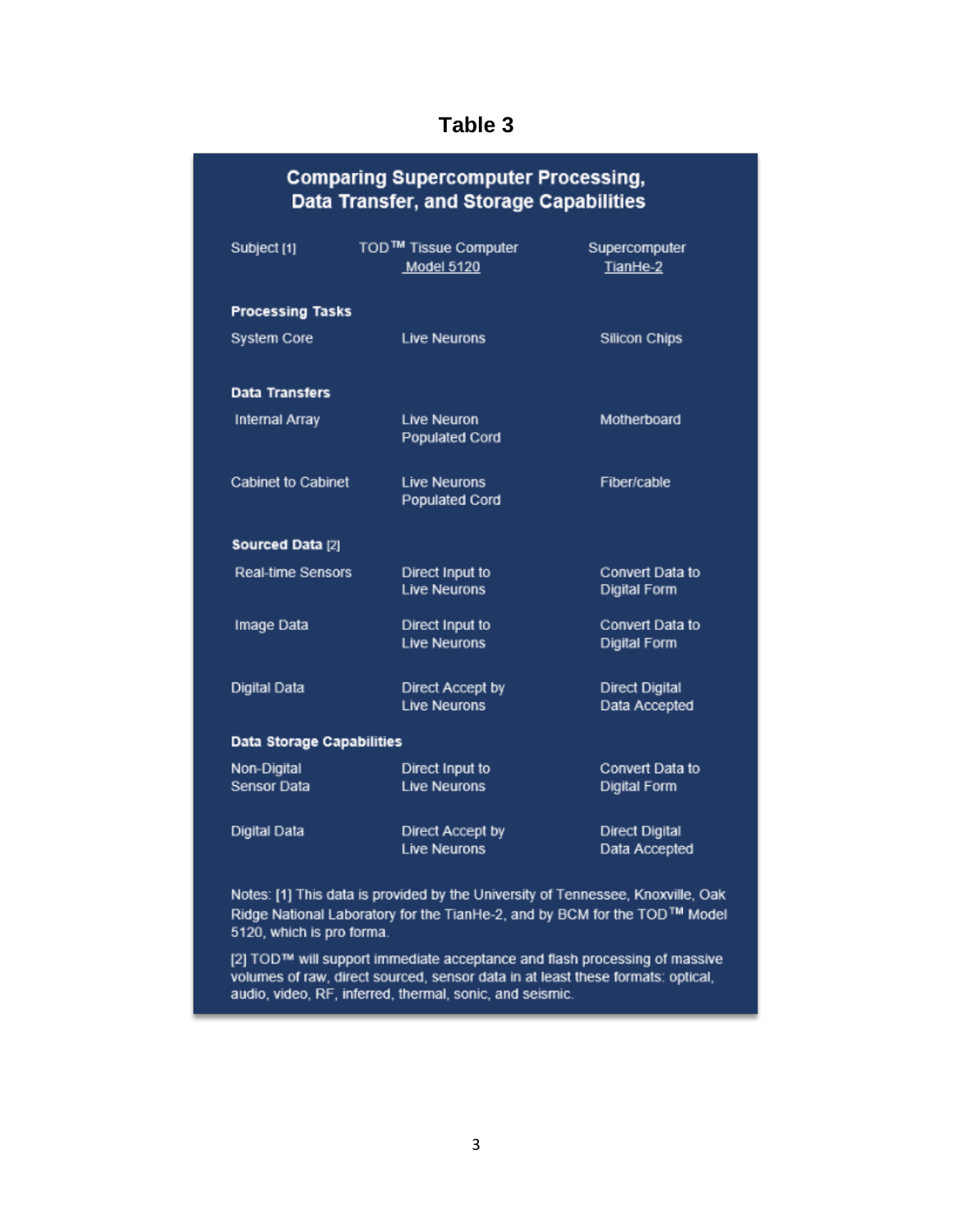### **Table 4**

| <b>TOD 5120 Supercomputer Characteristics</b> |                                                                             |  |
|-----------------------------------------------|-----------------------------------------------------------------------------|--|
| Internal Architecture                         | <b>Enclosed 3-D Structure</b><br><b>TC Disk Arrays</b>                      |  |
| <b>Processing Core</b>                        | 5,120 TC Disks                                                              |  |
| 16-Pac TC Disk<br>Arrays                      | 320 in 3-D Structure                                                        |  |
| Internal Neuron<br>Data Network               | 10,240 TC Cords                                                             |  |
| <b>Neuron Total</b><br>Population             | 5 Billion Live                                                              |  |
| Neurons per<br><b>TC Disk</b>                 | 1 Million Live                                                              |  |
| Form of<br>Processing                         | <b>Natural Live</b><br><b>Neurons</b>                                       |  |
| <b>Advanced Adaptive</b><br>Learning (AL)     | Designed In                                                                 |  |
| <b>Application Specific</b><br>Knowledge (AK) | Designed In                                                                 |  |
| <b>Power Consumption</b>                      | 3.5 Kilowatts                                                               |  |
| <b>Floor Footprint</b>                        | 960 sq. ft.                                                                 |  |
| Acceptable Source<br>Data Formats             | Digital, optical, audio,<br>video, RF, inferred,<br>thermal, sonic, seismic |  |

Using this 70-30 Program, a new TOD™ Model 5210, with 5 billion neuron processing capacity, can be acquired for the standard price of a TOD Model 2048, which operates with only 2 billion live neurons. The 70-30 Program provides the purchaser with an immediate savings of \$96 million.

In effect, buying a TOD™ 5210 Supercomputer is not a purchase, it is an investment that can provide a large ROI. This return is obtainable because the purchase price is quickly recovered from operational cost savings, and/or from the sale of excess supercomputer processing capacity to third parties. In-fact, ownership of a TOD™ 5210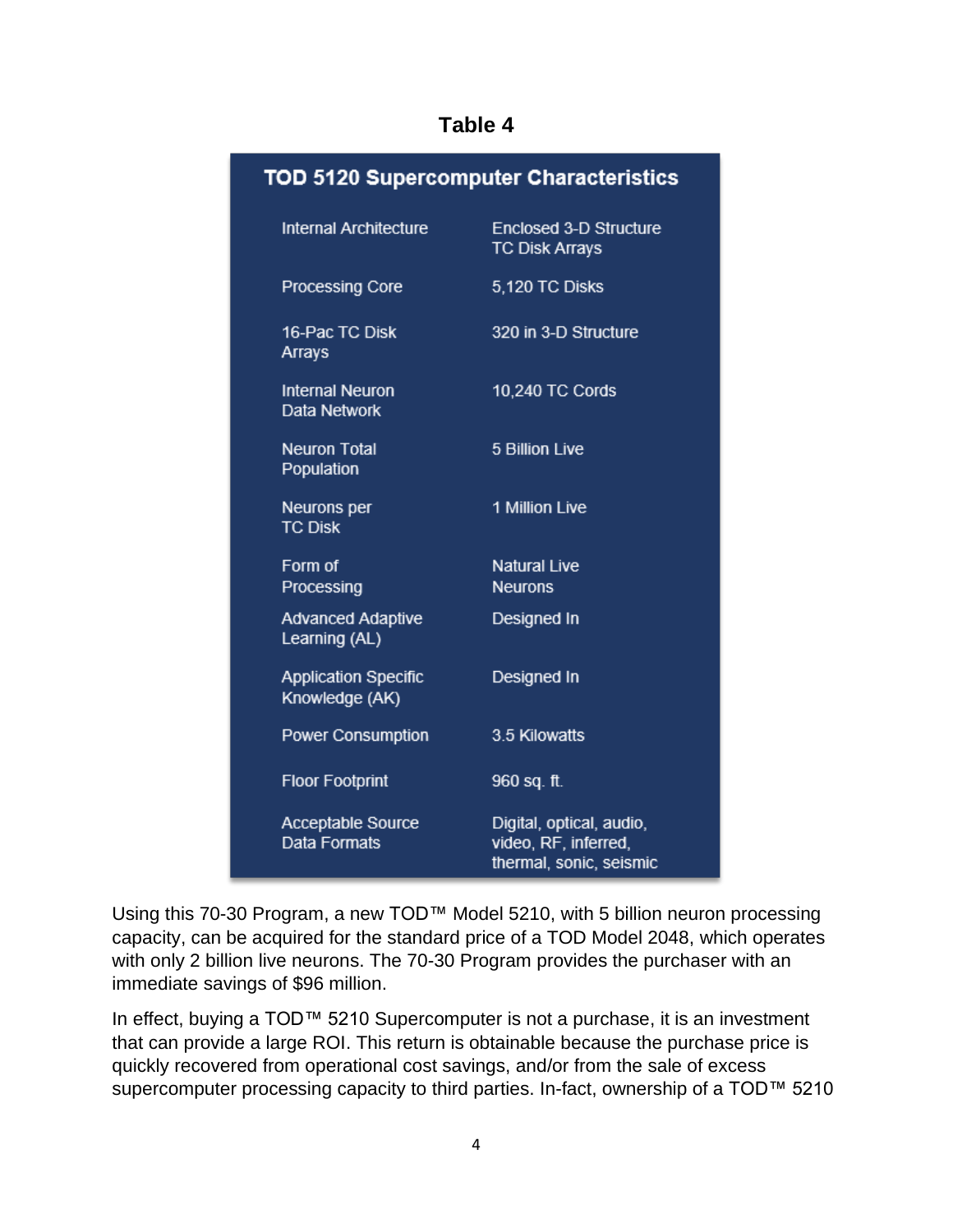Supercomputer can be a reliable long-term source of significant revenues to the purchaser.

As a validation of potential revenues that can be derived from the sale of access processing rights to powerful computers, in 2020, these are reported annual revenues for three processing access service providers: Amazon Web Services (AWS), \$33 billion; Microsoft Azure, \$35 billion; and Google Cloud, \$8 billion.



**Table 5**

This special 70-30 Program price is coupled to a ten-year joint usage and operating agreement, which provides BCM a thirty percent cooperative access share to the purchased TOD™ 5210 services. Granting BCM limited usage rights to this gigantic supercomputer for a \$96 million price reduction is an attractive opportunity.

BCM welcomes discussions and will provide support to all parties in the review and analysis of this opportunity. The 70-30 Program is not appropriate for all, but for those with the proper processing needs, this opportunity is worth serious consideration.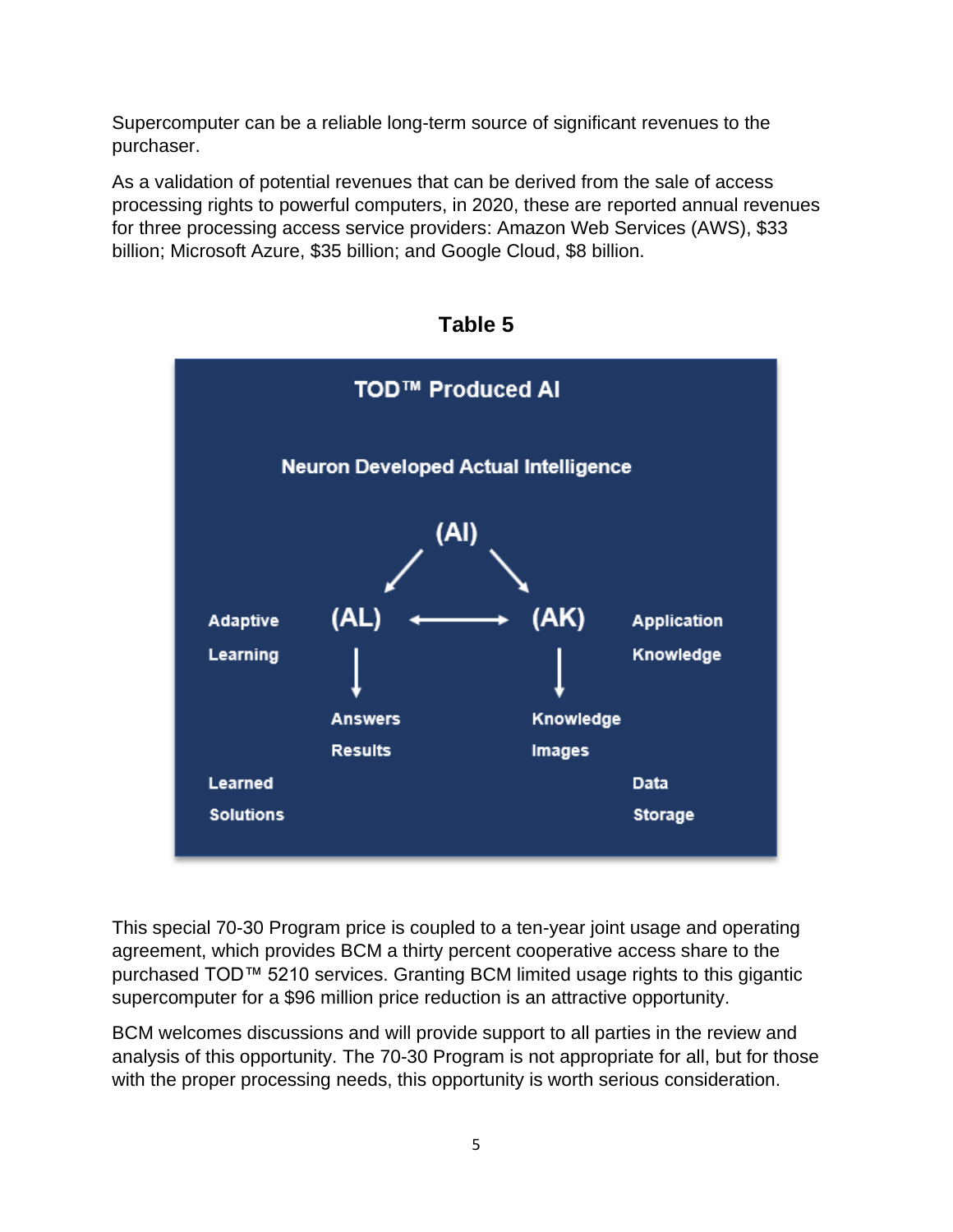Please note - this is a limited time opportunity. The Program may close at any time without prior notice.

For customers with special needs, BCM is able to design and build customized TOD™ 5210 Supercomputers to meet customer specific applications, including ruggedized systems for mobile and military applications. These special applications can include direct TOD™ attachment to many types of active sensors with outputs that are in optical, audio, video, RF, inferred, thermal, sonic, and seismic data formats.

#### >>><<<

# **Additional 70-30 Program Points and Features**

Under the terms of the 70-30 Program, the customer purchases, takes title to, and owns the acquired TOD™ 5120. BCM holds no title, or ownership interest, in the purchased TOD™ 5120, or any facilities or data centers associated with operations.

As a part of the purchase agreement, the customer enters into a ten-year access sharing arrangement, which grants BCM access rights to thirty percent of all available TOD™ 5120 processing time and the balance remains with the purchaser. BCM shall have no control over the usage or resale of the purchaser's share of access rights, nor any rights to any revenues earned by purchaser.

The customer, without restrictions, designates and provides the location and secure facilities to house and operate the TOD™ 5120 Supercomputer and is responsible for all operating costs and care of such facilities.

The purchase price includes delivery of the supercomputer anywhere, worldwide, and complete system setup. It excludes, sales, use, VAT, GST, and any other taxes and duties.

The first-year full service and warranty agreements are included in the purchase price. Thereafter, the full-service support and warranty services for the supercomputer are \$3.6 million annually, of which BCM will annually pay 30% of this fee.

The 70-30 Program is a limited time offer. Purchaser ordered customized features, or design changes from the standard TOD™ 5120 configuration may incur additional costs.

>>><<<

### **Additional TOD™ 5210 Supercomputer Details**

The TOD™ 5120 internal neuron tissue structured network consists of more than 10,240 TC Cords. Each Cord is filled with live neurons that transfer, at near light speed, data, images, AI, AL, and AK between TC Disks and all the TC living neuron population.